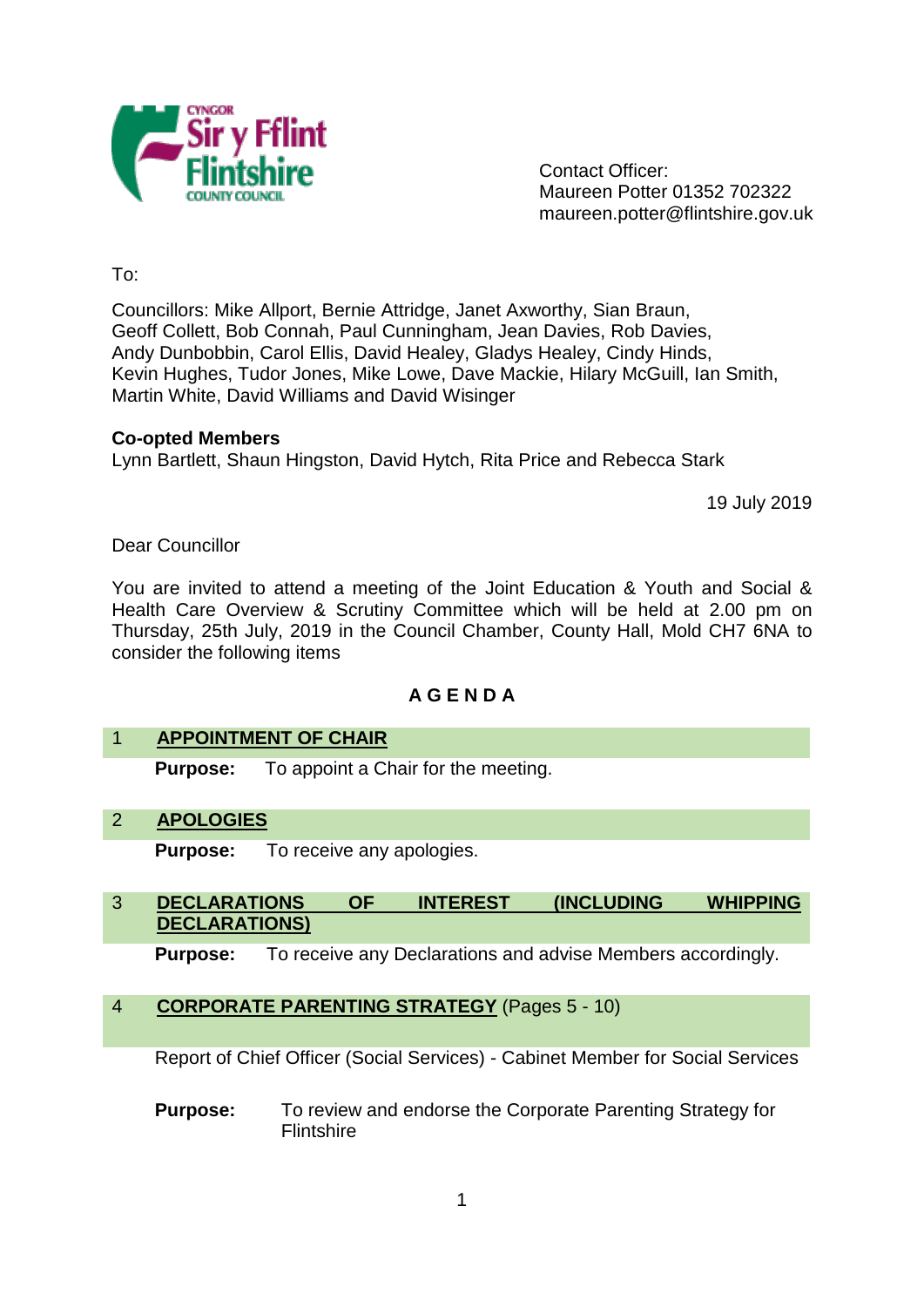5 **IMPROVING THE IN-HOUSE OFFER FOR OUT OF COUNTY PLACEMENTS FOR CHILDREN** (Pages 11 - 60)

Report of Chief Officer (Social Services) - Cabinet Member for Social Services

**Purpose:** To provide information on the proposals to improve the inhouse offer for out of County Placement provision.

# 6 **CHILDCARE SUFFICIENCY ASSESSMENT** (Pages 61 - 194)

Report of Chief Officer (Social Services) - Cabinet Member for Social Services

**Purpose:** To present the Child Sufficiency Assessment Report

# 7 **EDUCATIONAL ATTAINMENT OF LOOKED AFTER CHILDREN IN FLINTSHIRE** (Pages 195 - 202)

Report of Chief Officer (Education and Youth) - Leader of the Council and Cabinet Member for Education

**Purpose:** To receive the Annual Attainment report of Looked After Children

### 8 **SAFEGUARDING IN EDUCATION SELF EVALUATION REPORT** (Pages 203 - 230)

Report of Chief Officer (Education and Youth) - Leader of the Council and Cabinet Member for Education

**Purpose:** To present the Local Authority Safeguarding Self-Evaluation report for the Education Portfolio

# 9 **ADDITIONAL LEARNING NEEDS AND EDUCATION TRIBUNAL (WALES) ACT 2018** (Pages 231 - 236)

Report of Chief Officer (Education and Youth) - Leader of the Council and Cabinet Member for Education

**Purpose:** To update on Legislative Changes

# 10 **PRESENTATION BY YOUNG PEOPLE**

**Purpose:** To inform Elected Members about the work of the Participation Group and the issues that they will be working on.